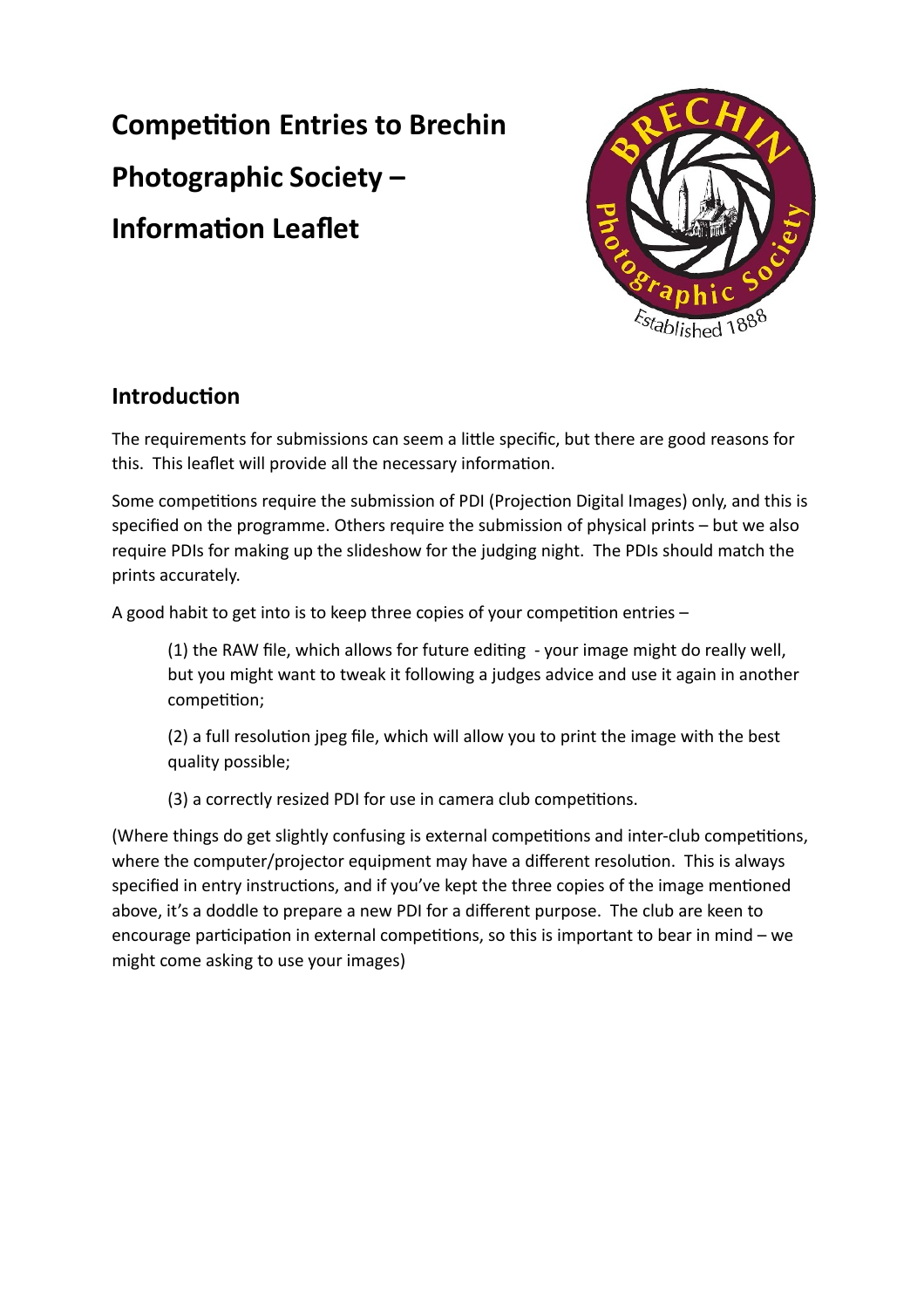# **PDIs (Projection Digital Images)**

These must be in jpeg format, and should be resized to suit the laptop and projector that the club uses. This is 1600 pixels wide by 1200 pixels high.



Images can be resized in all the various photo editing software. In Lightroom, when images are exported, there is an 'image sizing' that allows you to choose the dimensions and the resolution. In Photoshop and Elements (and many other programmes) there is an 'image size' option in the 'Image' menu (or similar).

These programmes use quite complicated algorithms to resize images to make them physically smaller whilst maintaining image quality. The software that the laptop and projector use to display the images does not. If we project an image that is not sized correctly as per the above requirements, the image quality that is displayed at the club will be poorer – potentially significantly so. In competitions where entries are by PDI only, the judge will be assessing a poorer quality image too.

### **The filename you choose should identify the title of the image and your name clearly.**

For example – "Butterfly Ben Freeman.jpg" or "RainbowFredaBloggs.jpg"

Examples screenshots from Lightroom CC and Photoshop CC showing image resizing are shown overleaf.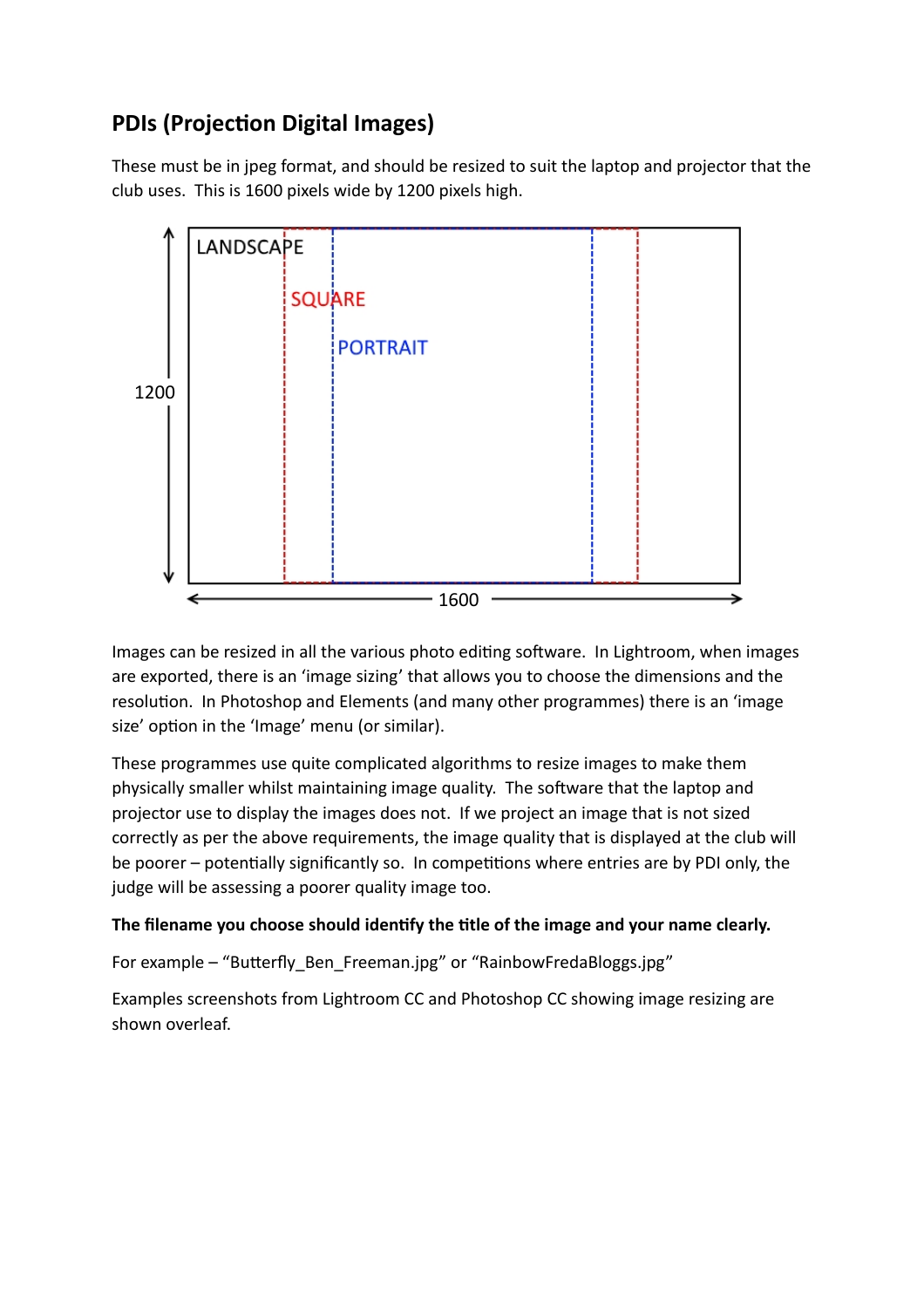#### Export menu in Adobe Lightroom CC

| <b>Export One File</b>                                          |                                                                            | $\Box$                          | $\times$                 |
|-----------------------------------------------------------------|----------------------------------------------------------------------------|---------------------------------|--------------------------|
| <b>Export To:</b>                                               | <b>Hard Drive</b><br>$\checkmark$                                          |                                 |                          |
| Preset:                                                         | <b>Export One File</b>                                                     |                                 |                          |
| $\mathcal{O}_1$<br>Eightroom Presets<br>$\triangleright$ Google | Example: Green Veined White.jpg                                            | Extensions: Lowercase           |                          |
| ▶ Photomatix                                                    | $\blacktriangleright$ Video                                                |                                 |                          |
| ▶ User Presets                                                  | <b>File Settings</b><br>$\overline{\mathbf{v}}$                            |                                 |                          |
|                                                                 | Quality:<br>Image Format: JPEG<br>$\checkmark$<br>$\sim$                   | 100                             |                          |
|                                                                 | Limit File Size To:<br>Color Space: SRGB<br>$\checkmark$                   | 100<br>κ                        |                          |
|                                                                 |                                                                            |                                 |                          |
|                                                                 | <b>Image Sizing</b><br>$\overline{\mathbf{v}}$                             |                                 |                          |
|                                                                 | $\nabla$ Resize to Fit:<br>Width & Height<br>Don't Enlarge<br>$\checkmark$ |                                 |                          |
|                                                                 | W: 1024<br>768<br>pixels<br>Resolution: 96<br>H:<br>$\checkmark$           | pixels per inch<br>$\checkmark$ |                          |
|                                                                 | <b>Dutput Sharpening</b>                                                   | <b>Sharpening Off</b>           |                          |
|                                                                 | $\blacktriangleright$ Metadata                                             | All Metadata                    |                          |
| $\omega$                                                        | ▶ Watermarking                                                             | No watermark                    |                          |
| Add<br>Remove                                                   | Post-Processing                                                            | Do nothing                      | $\overline{\phantom{0}}$ |
| Plug-in Manager                                                 |                                                                            | Cancel<br>Export                |                          |

#### Image Size window in Adobe Photoshop CC

| <b>Image Size</b> |                                        |                                                    |             | ×  |
|-------------------|----------------------------------------|----------------------------------------------------|-------------|----|
|                   | Image Size: 2.25M                      |                                                    |             | 쓥. |
|                   |                                        | Dimensions: $\boxed{\vee}$ 1024 px $\times$ 768 px |             |    |
|                   |                                        | Fit To: Original Size                              |             |    |
|                   | Width: 1024                            |                                                    | Pixels      |    |
|                   | $\bf{3}$<br><u>ت من</u><br>Height: 768 |                                                    | Pixels      |    |
|                   | Resolution: 96                         |                                                    | Pixels/Inch |    |
|                   | Resample: Automatic                    |                                                    |             |    |
|                   | OK                                     |                                                    | Cancel      |    |
|                   |                                        |                                                    |             |    |

## **Prints**

**Printing** should not be something to fear. The process of printing images is very productive – to create an image from start to finish. However, home printing can be expensive, and many members do not do their own. There are a number of options, from high street outlets like Boots and Asda offering a service, to specialist printers like Forfar Photo Centre for example [\(http://forfarphotocentre.co.uk/](http://forfarphotocentre.co.uk/)) where Bruce offers a small discount for club members. Various online services are also available, for example Photobucket or Photobox.